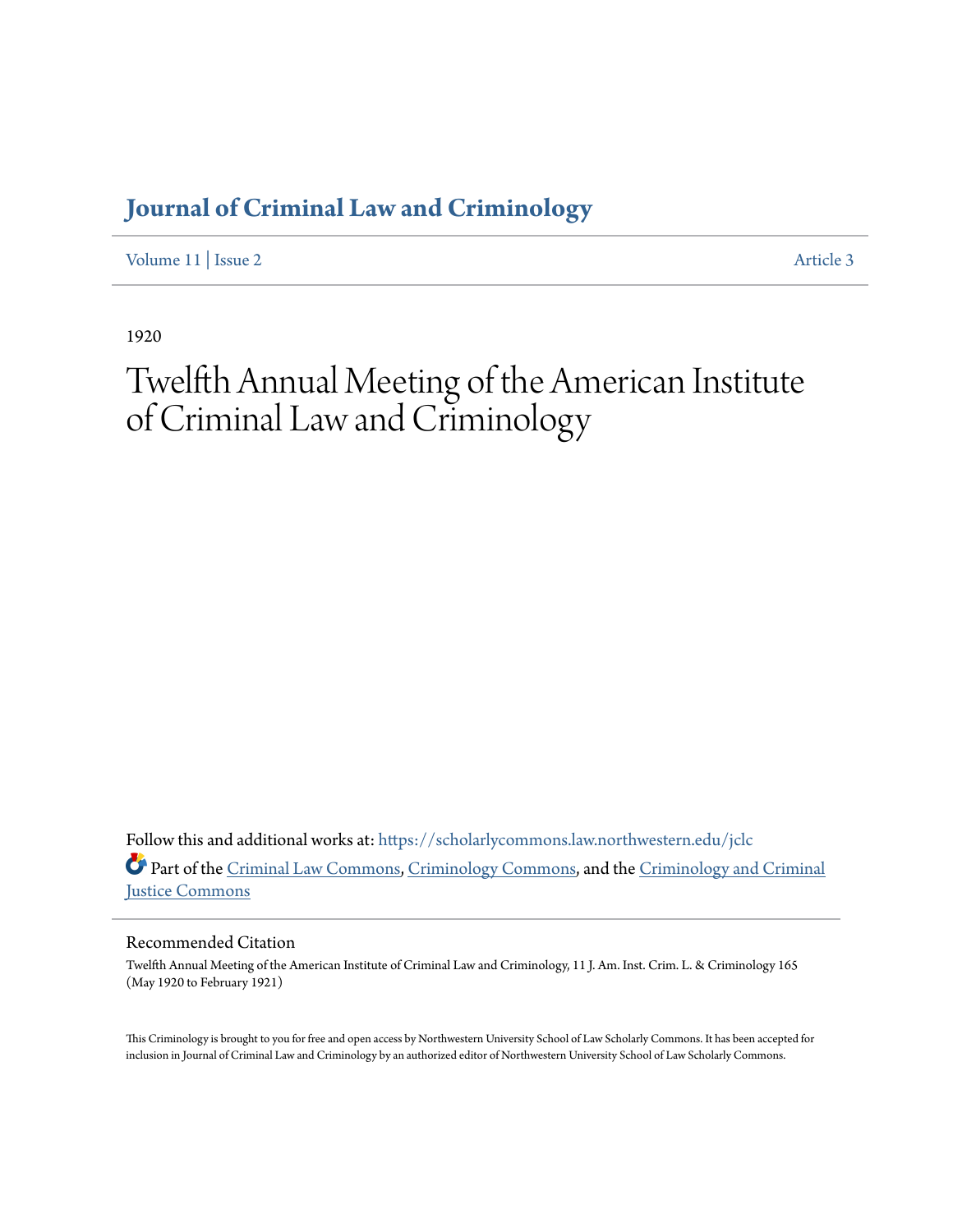We profoundly regret the death of Chief Justice John B. Winslow. He was a friend of this **JOURNAL** and a former president of the Institute; a wise and justly distinguished jurist. The Honorable **E.** Ray Stevens will publish in our next number an extended review in memory of his life and public service.—EDS.

### TWELFTH ANNUAL MEETING OF THE AMERI-**CAN** INSTITUTE OF CRIMINAL LAW AND CRIMINOLOGY

CLAYPOOL HOTEL, INDIANAPOLIS, INDIANA, SEPTEMBER 16 to 18, 1920

**All** sessions, excepting the third and seventh, unless otherwise indicated, will be held in the Hotel Auditorium.

#### PROGRAM

FIRST SESSION-SEPTEMBER 16, 8:15 P. M.

- "The Uses and Abuses of the Power to Pardon"-The Honorable James P. Goodrich, Governor of Indiana.
- Address of the President-The Honorable Hugo Pam of the Superior Court, Chicago.

SECOND SESSION-SEPTEMBER 17, 9:15 A. M. President Hugo Pam presiding

Reports of Committees of the Institute:

 $\mathcal{L}_{\mathcal{A}}$ 

- 1. "Insanity and Criminal Responsibility," Edwin R. Keedy, Chairman, University of Pennsylvania. Thirty minutes.
	- 2. "Crime and Immigration," Simon J. Lubin, Chairman, Commissioner of Housing and Immigration, Sacramento, Cal. Thirty minutes.
	- 3. "Modernization of Criminal Procedure," Robert W. Millar, Chairman, Northwestern University, Chicago. Thirty minutes.
	- 4. "Indeterminate Sentence, Release on Parole and Pardon," Edward Lindsey, Chairman, Warren, Pennsylvania. Thirty minutes.
- Discussion: The Honorable Samuel M. Ralston, former Governor of Indiana. The Honorable **E.** Ray Stevens, Circuit Court, Madison, Wisconsin.

Appointment of Committee on Nominations. Adjournment.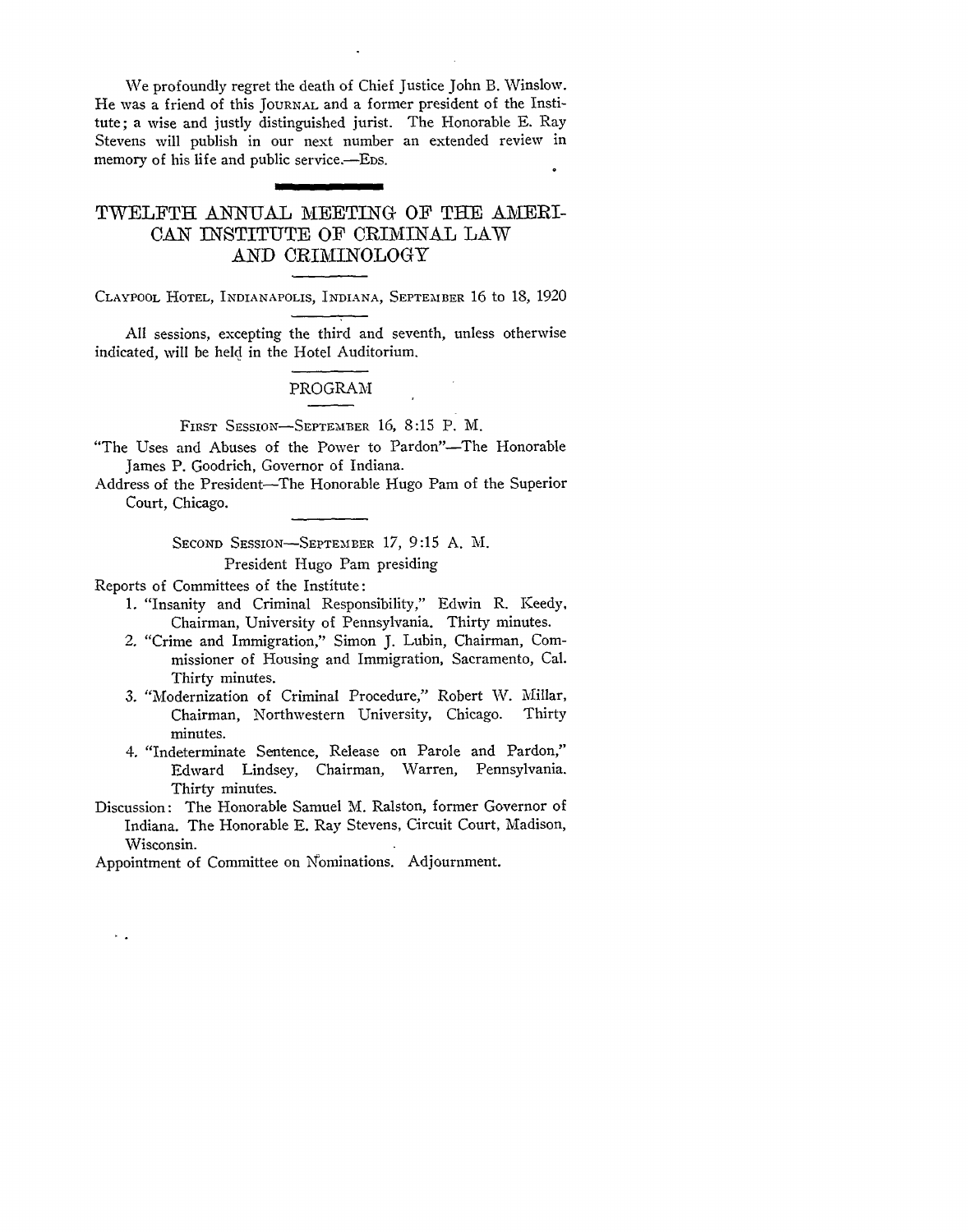THIRD SESSION-SEPTEMBER 17, 12:15 P. M. (LUNCHEON, PARLOR B. CLAYPOOL HOTEL)

The Honorable Quincey **A.** Myers presiding

"Method and Results of Parole":

- 1. The Honorable W. **E.** Eichhorn, Bluffton, Indiana.
- 2. The Honorable John L. Whitman, State Superintendent of Prisons, Springfield, Illinois.

FOURTH SESSION-SEPTEMBER *17,* 2:30 P. M. President Hugo Pam presiding

Reports of Committees of the Institute (continued)

- 1. "Narcotic Drugs and Crime," the Honorable Francis Fisher Kane, Chairman, former U. S. District Attorney, Philadelphia. Thirty minutes.
- 2. Paper-"In the Light of Recent Developments What Should Be Our Policy in Dealing with the Delinquent-Juvenile and Adult?" Dr. H. H. Goddard, Director of the Bureau of Juvenile Research, Columbus, Ohio. Thirty minutes.
- 3. Paper-"The Criminologist and the Courts, Illustrative Cases," Dr. Herman M. Adler, State Criminologist, Chicago. Thirty minutes.

Discussion:

- Dr. Kenosha B.. Sessions, State Girls' School, Indianapolis; Dr. Patrick H. Weeks, Insane Hospital Department, State Prison, Michigan City, Ind.; Dr. Clara Hayes, Superintendent Reformatory for Girls, Geneva, Illinois.
- Report of the Treasurer; Report of the Managing Director of the JOURNAL; Report of Committee on Nominations; Election of Officers.

Meeting of Executive Board, Moorish Room, Claypool Hotel, 5 P. M.

FIFTH SESSION-SEPTEMBER 17, 8:15 P. M. President Hugo Pam presiding

- 1. "The Chicago Crime Commission: How the Business Men of Chicago Are Fighting Crime," Col. Henry Barrett Chamberlin, Operating Director of the Commission.
- 2. "Detroit's New Model Criminal Court," Herbert Harley, Secretary, American Judicature Society, Chicago.

Discussion:

The Honorable James A. Collins, Indianapolis.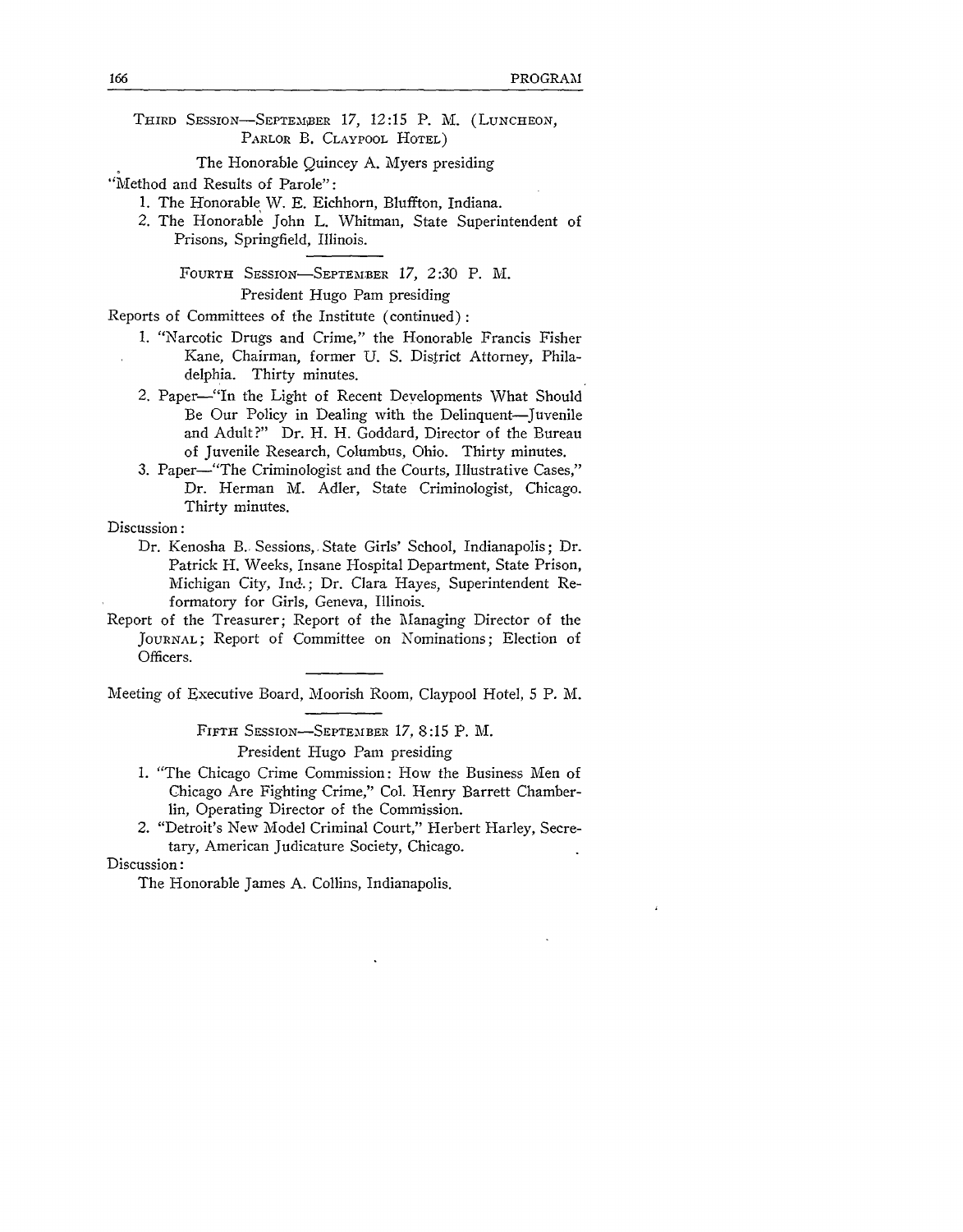The Honorable Charles W. Hoffman, Domestic Relations Court, Cincinnati, Ohio.

> SIXTH SESSION-SEPTEMBER 18, 9:15 A. M. President Hugo Pam presiding

Reports of Committees of the Institute (concluded):

- 1. "Public Defender," Reginald Heber Smith, Esq., Chairman, Boston Mass. Thirty minutes.
- 2. "Metropolitan and State Police," P. **0.** Ray, Chairman, Northwestern University, Evanston, Ill. Thirty minutes.
- 3. "Criminal Statistics," Dr. Horatio Pollock, Chairman, Statistician for State Hospital Commission, Albany, N. Y. Thirty minutes.
- 4. "Criminal Law and Procedure in Europe," Dr. John R. Oliver, Chairman, Medical Officer, Criminal Court, Baltimore, **Md.** Thirty minutes.

Discussion.

Dr. Herman M. Adler, State Criminologist, Chicago, Ill.; Dr. Bernard Glueck, N. Y. City; Col. C. B. Adams, State Reformatory, St. Charles, Ill.

SEVENTH SESSION-SEPTEMBER 18, 12:15 P. M. (Luncheon, Parlor B, Claypool Hotel.) President Hugo Pam presiding

- 1. "Analysis of Arrests and Police Court Cases in Detroit," Archie Mandel, Governmental Research Bureau, Detroit. (Introduced by Prof. Garret.)
- 2. "Medico-Legal Aid for Prisoners' Aid, Societies," E. A. Hill, Ex-Secretary Prisoners' Aid Society, Baltimore. (Introduced by Dr. Oliver.)

The following proposed amendment to the constitution of the Institute was approved at the meeting of the Executive Board on April 7, 1920, and is presented for action at this annual meeting:

To amend Article 5, Section 2 of the Constitution relating to the personnel of the Executive Board, by striking out the phrase "its former presidents" and inserting in its stead "(exceping the treasurer) and the retiring president during the incumbency of his successor." The section referred to will then provide for an Executive Board composed of the President, the Vice-Presidents, the retiring President during the term of office of his successor, the General Secretary, the Managing Editor and the Managing Director of the **JOURNAL,**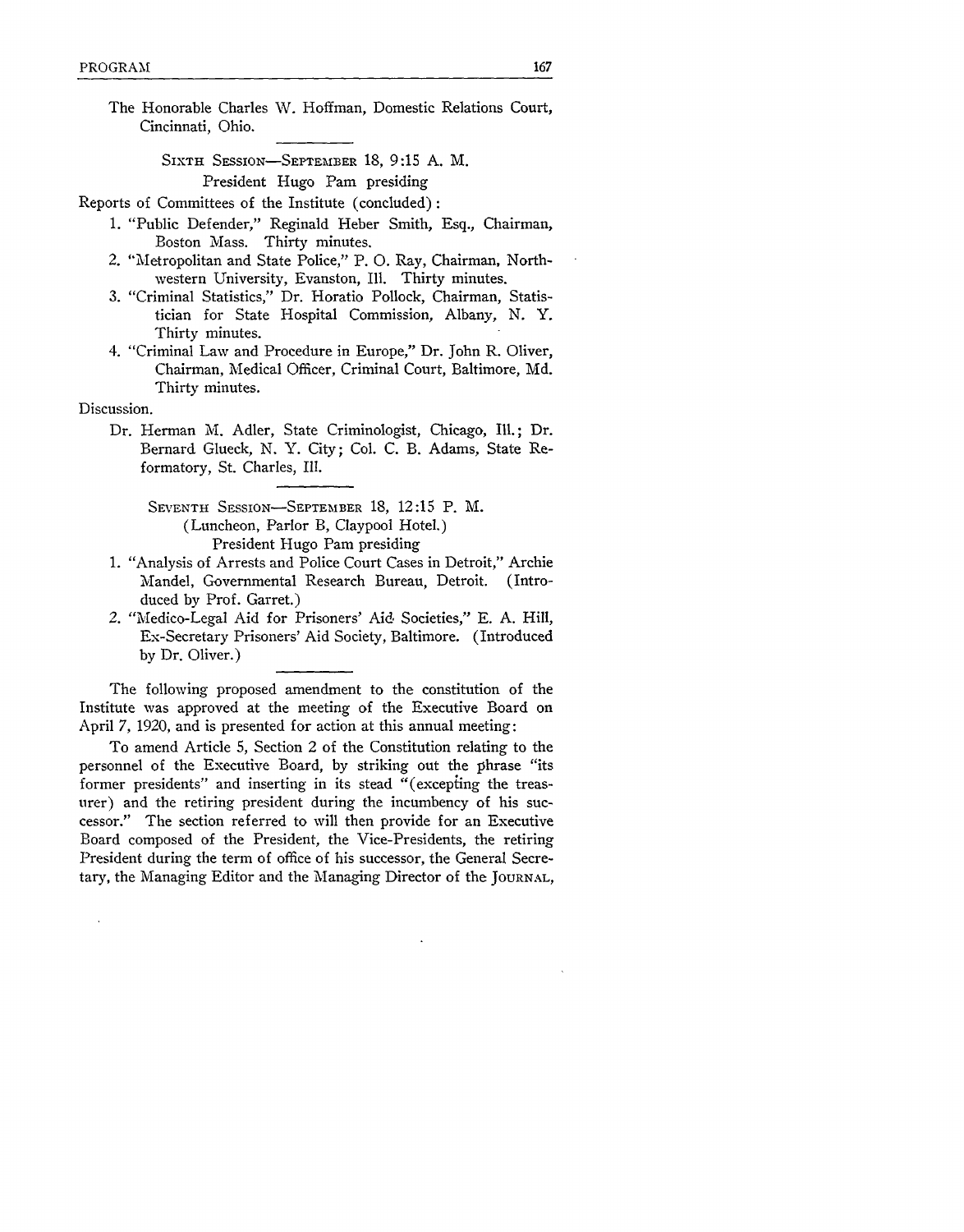*ex officio,* and twelve elective members, four to be elected each year for a period of three years.

#### LOCAL **CorMITTEE**

The Local Committee in charge of arrangements for this meeting is as follows: The Honorable Quincey A. Myers, The Honorable Amos W. Butler, The Honorable James A. Collins, Dr. Charles P. Emerson, Dr. Patrick H. Weeks, Dr. Kenosha B. Sessions, Honorable Charles J. Orbison, Dean Charles McGuffey Hepburn, George H. Batchelor, Esq., Elmer E. Stevenson, Esq., Honorable David Myers, M. **E.** Foley, Esq., Dr. Demarchus C. Brown, Dr. W. L. Bryan.

#### RESOLUTIONS OF THE INTERNATIONAL ASSOCIATION OF CHIEFS OF POLICE RE INTERPRETATION OF POLICE, FUNCTION

The following resolutions were adopted by the International Association of Chiefs of Police at their annual convention in Detroit, Mich., on June **10,** 1920. They were drawn by Robert H. Gault and introduced in full meeting of the Association by Chief August Vollmer of Berkeley, Cal., who is well known as one of the most forward looking chiefs of police in America. Probably no other man in America has done more than he to make police work a profession. He is one of the editors of this JOURNAL. Articles from his hand have frequently been printed here. One may be found in this number.

The chiefs of police deserve great credit for having taken such ground as is indicated in-these resolutions:

WHEREAS, Many universities, colleges, research bureaus and voluntary civic organizations are conducting social and health surveys and other forms of research with a view to improving the moral standards of the people, and increasing their effectiveness as members of their respective communities; and

WHEREAS, Such organizations are showing from time to time, by means of their investigations, how the communities in which they are working may reduce crime in their midst by the correction of unfortunate social conditions such as interfere with the attainment of a high level of mbrality and of health, and are thereby pointing out the ways whereby particular communities may work to prevent the development of criminals in their midst; and

WHEREAS, Many universities, colleges, research bureaus and vol-. untary civic organizations, on the basis of their investigations are building up central bureaus or clearing houses of criminal records which incorporate criminal histories with other data, such as family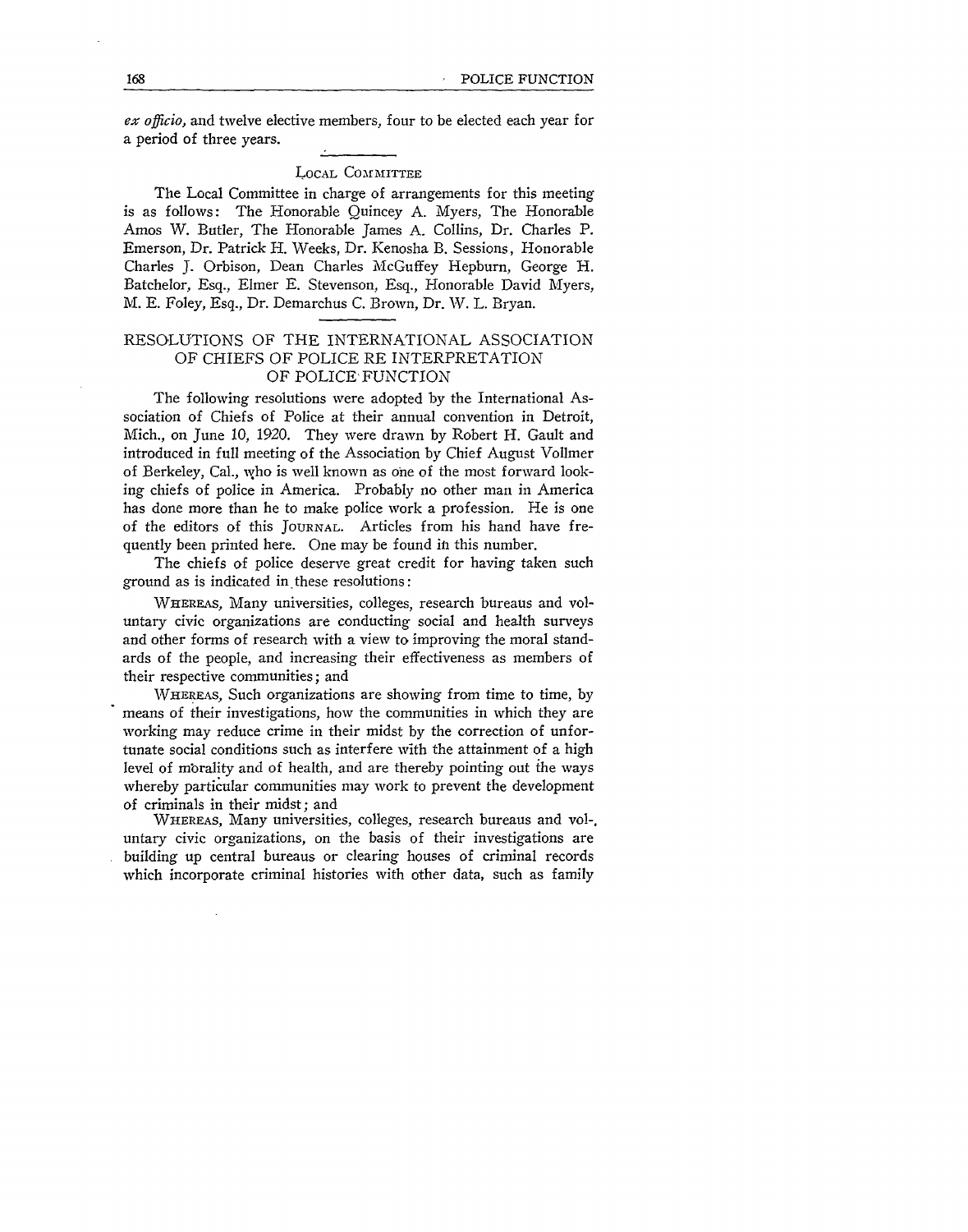records maintained for the usual purposes of social welfare in the files of various civic bodies; and

WHEREAS, Such bureaus are already of inestimable value to criminal courts, police forces and other organizations and individuals of constructive vision; therefore be it

*Resolved,* First, that the International Association of Chiefs of Police, in convention assembled, approve such activities of reputable organizations as those referred to in the preamble.

Second, That the activities of such organizations, in as far as they aim to assist in the prevention of crime and to facilitate the apprehension of criminals and procedure against them, be interpreted **by** this Association as lying within the scope of police function.

Third, That this Association urgently request police chiefs, other peace officers and public officials generally in all places to co-operate fully with reputable organizations of the sorts designated in the preamble and to place at their disposal whatever police data may be needed to make the necessary connection with such records as are usually to be found in the files of organizations for social welfare and thereby to make complete in one record the full developmental history of individual criminals; and be it further

*Resolved,* That these resolutions be inscribed in the minutes of this Association and published in the annual proceedings.

Introduced at Detroit, June 10, *1920,* and adopted in full session. Immediately after the above resolutions had been adopted the president of the Association, Chief J. M. Quigley of Rochester, **N.** Y., signed the following letter:

To **All** Chiefs of Police in the United States:

The attached resolutions are interpreted as covering the work of such organizations as the Rockefeller Foundation of New York, the Mental Hygiene Societies of the nation and the various states, the Russell Sage Foundation, the American Institute of Criminal Law and Criminology and its state branches, University Departments of Medicine, Law, Psychology, Education, Sociology, etc., the Chicago Crime Commission, the Helen **S.** Trounstine Foundation of Cincinnati, and the Council of Social Agencies of Cincinnati, and other reputable investigating bodies of similar character.

The request embodied in the resolutions extends to supplying to such reputable organizations as those named above, and others of like character, the names and addresses of arrests, the charges against them, the time and place of arrest, and such other data as must be them, the time and place of arrest, and such other data of police record as must be embodied with the records usually found in the files of social